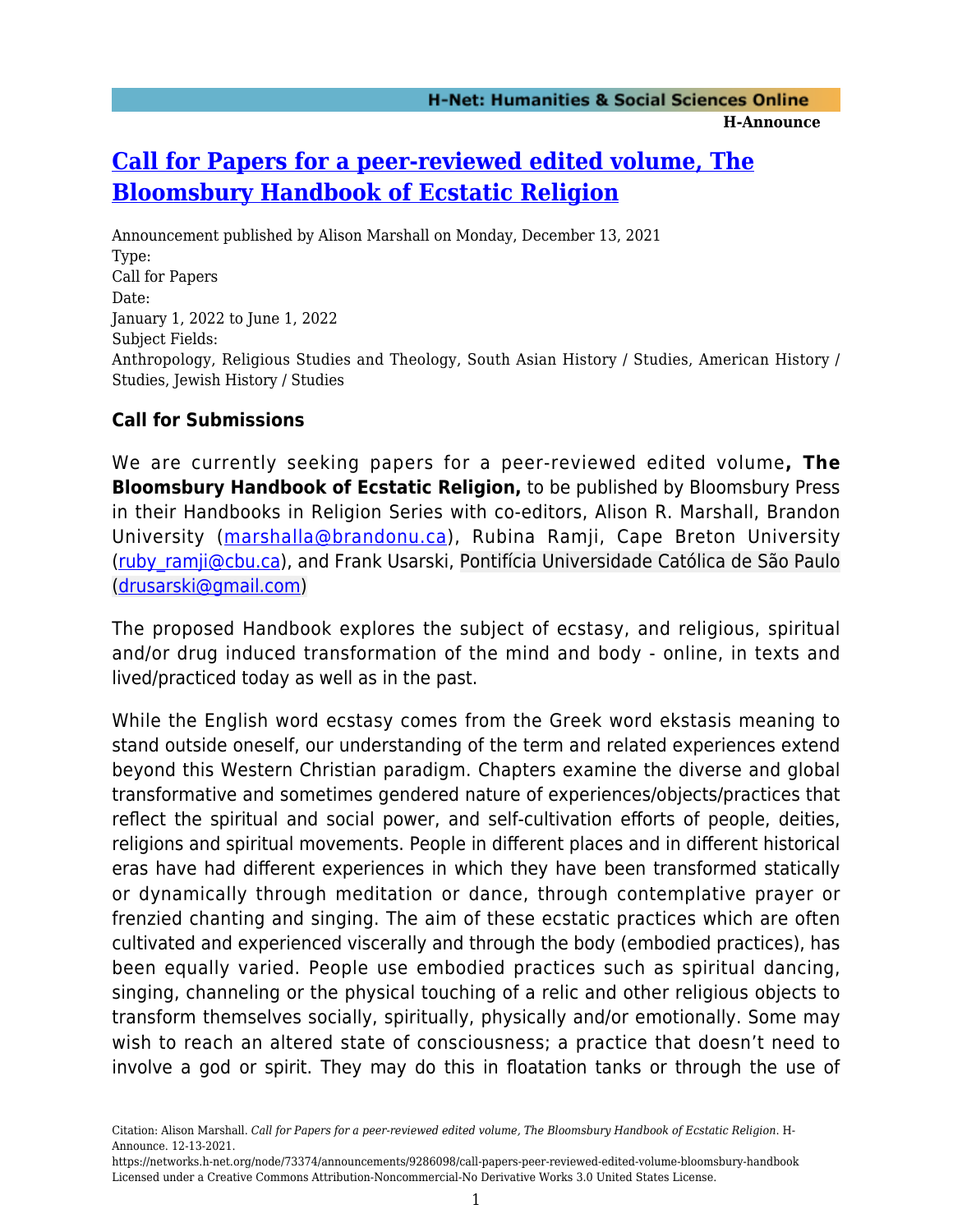#### **H-Net: Humanities & Social Sciences Online H-Announce**

psychotropic substances. Indeed, many skeptics have argued that those who claim to have had ecstatic experiences have had them because they have taken some kind of drug. Others use ecstatic and embodied practice for spiritual communion, enlightenment or healing. The Handbook will examine the diverse socio-political influences on spirit possession, trance and mediumship and those seeking altered states. Chapters present material from a variety of vantage points, question the factors that possibly could have led to skepticism about the validity of ecstatic practice, and the gradual marginalization, racialization and the globalization of ecstatic religion.

The volume will provide a broad geographic representation and a scholarly introduction to a variety of audiences. Although we have received wide representation from certain geographical regions, we are still in search of proposals from the topics and geographical locations listed below. We are currently looking for in-depth introductory essays chronicling embodied practices in diverse contexts, as well as dominant and emerging theories and approaches to the study of ecstatic religion, as it relates to racism, colonialism, gender and globalization. Overall, the volume is aimed at scholars and students who seek entry points in the range of critical issues and themes related to religion and ecstacy.

# **We are specifically looking for proposals (150 words) on the following topics, but are not limited to:**

- Wicca and ecstacy (i.e. drawing down the moon)
- Ethnographic and historical studies on Wiccan ecstacy
- Ecstacy in South Asia
- South Asian possession
- Ecstacy in India
- Ecstacy in Kabbalah
- Ecstacy in Hasidic Judaism
- Ecstacy in Judaic traditions
- Oracles and Ecstacy: Greece/Tibet
- Ecstacy in American Christian traditions
- Ecstacy in Pentacostalism
- Orthodox Ecstatic Theosis (i.e. Unity with God)
- Catholic Mystical Marriages/Ecstatic Visions
- Ecstacy in North American religious traditions
- Ecstacy in Africa

Citation: Alison Marshall. *Call for Papers for a peer-reviewed edited volume, The Bloomsbury Handbook of Ecstatic Religion*. H-Announce. 12-13-2021.

https://networks.h-net.org/node/73374/announcements/9286098/call-papers-peer-reviewed-edited-volume-bloomsbury-handbook Licensed under a Creative Commons Attribution-Noncommercial-No Derivative Works 3.0 United States License.